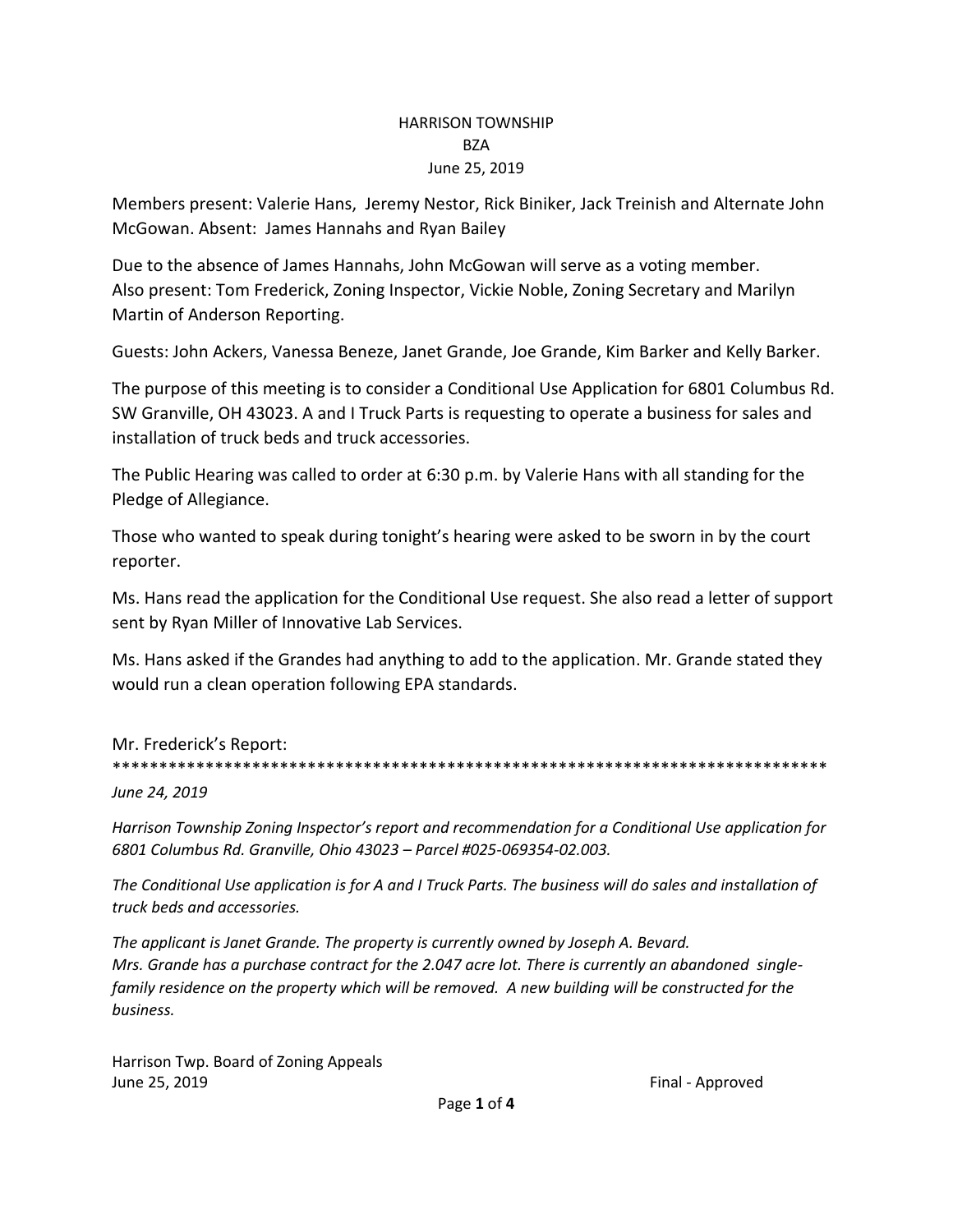*This recommendation will follow the requirements of the Harrison Township Zoning Resolution Section 4.22 General Standards Applicable to All Conditional Uses. The Board of Zoning Appeals shall review the particular facts and circumstances of each proposed use in terms of the following standards and shall find adequate evidence showing that such use at the proposed location:*

## *1. is in fact a conditional use as established under the provisions for the Zoning District involved;*

*The property is currently zoned Business (B-1). Under the Conditional Uses (Section 15.62) the following Conditional Uses are listed: Motor vehicle services and repair and Motor vehicle sales, filling stations (excluding junk yards, motor vehicle disassembly and sale of used motor vehicle parts), motor cycle shops.* 

## *2. will be harmonious with and in accordance with the general objectives, or with any specific objective of the Township's comprehensive plan and/or Zoning Resolution;*

*As already stated, the property is currently zoned B-1 Business. The Harrison Township Future Land Use Plan (comprehensive plan) has this area's future use as Business.* 

## *3. will the designed, constructed, operated and maintained so as to be harmonious and appropriate in appearance with the existing or intended character of the general vicinity and that such use will not change the essential character of the same area;*

*The site plan submitted with the application shows a new building to be constructed for A and I Truck Parts. The property will be fenced. The business will have to comply with the Landscaping/ Buffer regulations (Section 10.17) and Outdoor Lighting regulations (Article 14). The Outdoor Lighting regulation requires that all lighting be downward lighting.*

*\*Mr. Frederick noted during the meeting that the new building must also comply with the regulations of Article 26 Architectural Standards For Non-Residential Buildings. The front façade will be required to have 30% natural materials.*

# *4. will not be hazardous or disturbing to existing or future neighboring uses;*

*The truck parts and sales should not be hazardous or disturbing to the existing neighborhood.* 

*5. will be served adequately by essential public facilities and services such as highways, streets, police and fire protection, drainage structures, refuse disposal, water and sewer, and schools; or that the persons or agencies responsible for the establishment of the proposed use shall be able to provide adequately any such services;* 

*Water and sewer are available at 6801 Columbus Rd.* 

*6. will not create excessive additional requirements at public cost for public facilities and services and will not be detrimental to the economic welfare of the community;*

*No.* 

Harrison Twp. Board of Zoning Appeals June 25, 2019 Final - Approved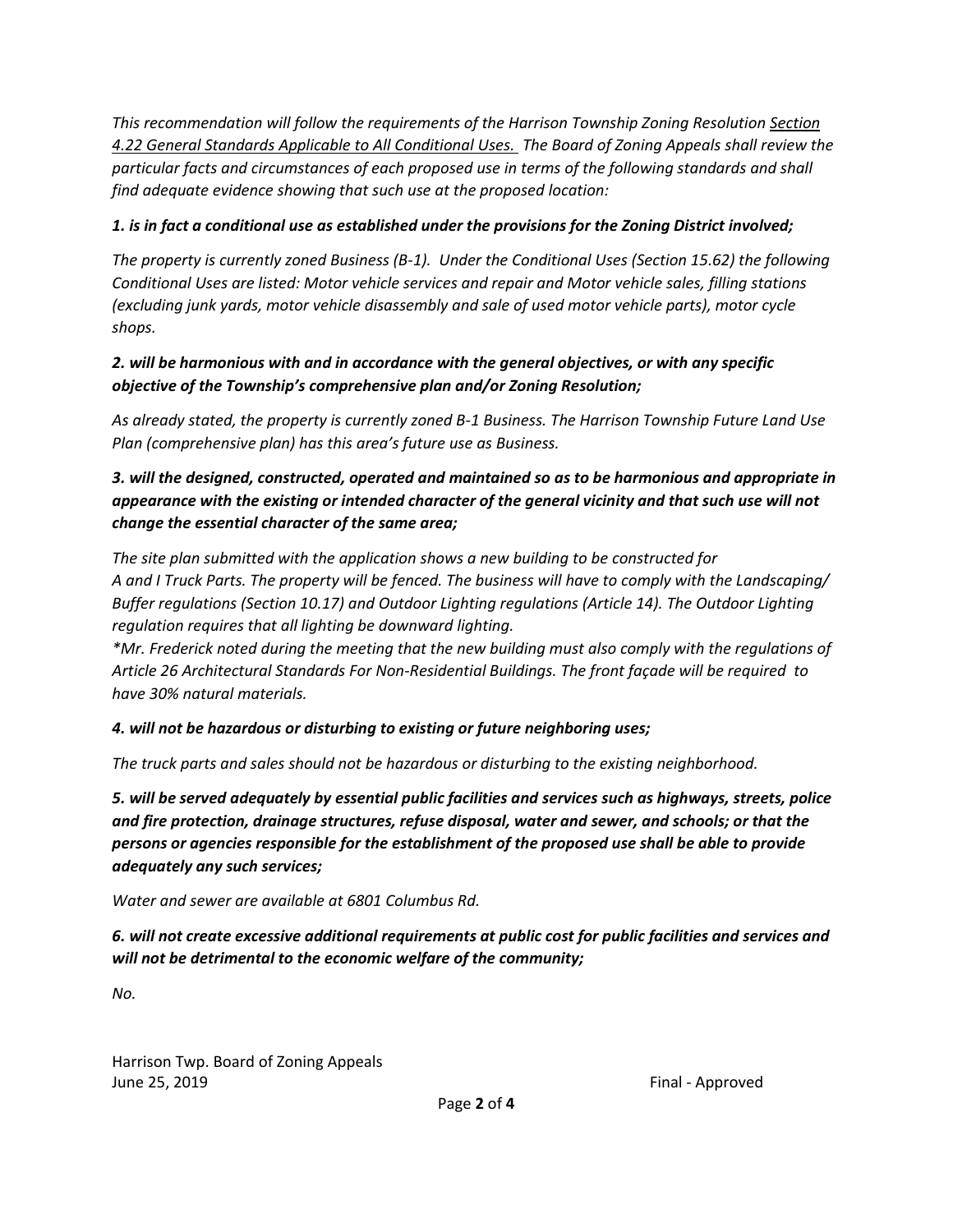*7. will not involve uses, activities, processes, materials, equipment and conditions of operation that will be detrimental to any person, property, or the general welfare by reason of excessive production of traffic, noise, smoke, fumes, glare, or odor;* 

*I can see there might be some noise with the installation of the truck parts but that would be conducted in the building.* 

*8. will have vehicular approaches to the property, which shall be so designed as not to create an interference with traffic on surrounding public thoroughfares;*

*The Grandes are proposing to relocate the existing driveway. They will have to get approval from ODOT for the relocation.*

*9. will not result in the destruction, loss, or damage of natural, scenic, or historic feature of major importance;* 

*No.* 

#### *Zoning Inspector's Recommendation*

*It would be my recommendation to approve the Conditional Use Permit application submitted by A and I Truck Parts with the requirement that all Harrison Township regulations are complied with.* 

*Thomas D. Frederick Harrison Township Zoning Inspector*

\*\*\*\*\*\*\*\*\*\*\*\*\*\*\*\*\*\*\*\*\*\*\*\*\*\*\*\*\*\*\*\*\*\*\*\*\*\*\*\*\*\*\*\*\*\*\*\*\*\*\*\*\*\*\*\*\*\*\*\*\*\*\*\*\*\*\*\*\*\*\*\*\*\*\*\*\*\*\*\*\*\*\*

Mr. Nestor asked about the size of the new building. Mr. Grande answered 40' x 100'.

Kim Barker lives next to the property and is concerned about the traffic and noise. The Grandes stated that the business is by appointment and the most traffic in one day could be three customers. Business will be conducted during daylight hours. Mr. Grande also said the State wants the driveway to be 24' wide. This would allow a car to come onto the property while one is leaving. He also said there would not be a lot of noise. A fork lift and an air compressor would be used during daylight hours.

Ms. Hans made a motion to approve the Conditional Use Application with the following conditions:

1. All Harrison Township regulations will be complied with.

2. All installation activities will be contained inside of the building.

Mr. Nestor seconded the motion.

Vote: Valerie Hans – yes, Jeremy Nestor – yes, Ricky Biniker – yes, Jack Treinish – yes, John McGowan – yes. The motion passed with a unanimous yes vote.

The public hearing ended at 6:47 PM.

Harrison Twp. Board of Zoning Appeals June 25, 2019 Final - Approved